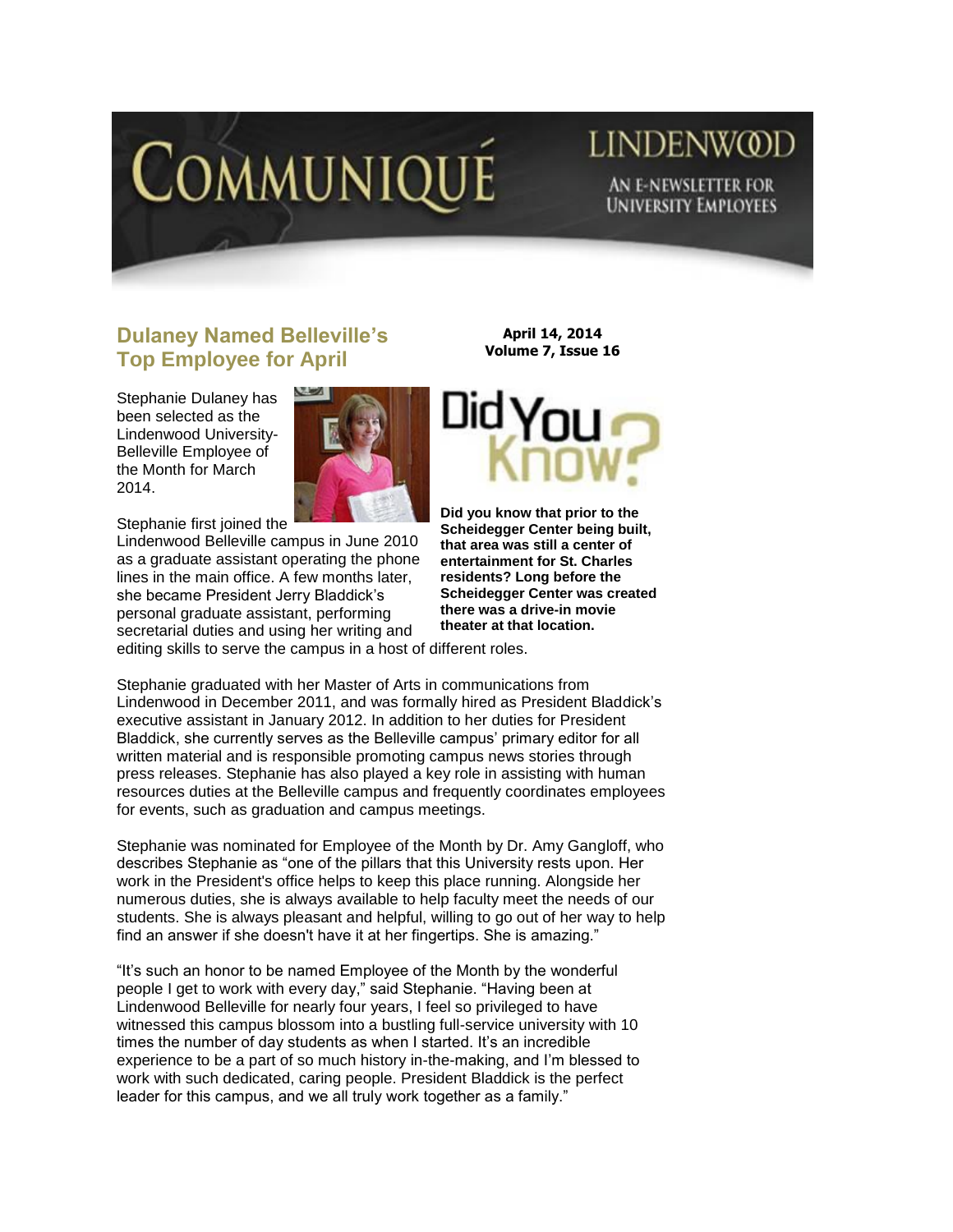President Bladdick said, "Seeing Stephanie in the morning is always one part of my day that I look forward to. She greets everyone with pleasantries, is a motivated natural leader, and always puts the best interest of our students, faculty, and staff before herself. She makes my job easier and makes the Belleville campus shine in so many ways. It truly is my pleasure to work with Stephanie."

## **Kiel Presents Research at MCFHA Meeting**

Deborah Kiel, PhD, RN, PHCNS-BC, associate professor in the School of Nursing and Allied Health Sciences at Lindenwood University, and Pamela Xaverius, PhD, assistant professor at St. Louis University"s College of Public Health and Social Justice presented their research findings on Reproductive Life Plans (RLPs) at the Maternal Child and Family Coalition (MCFHA) quarterly meeting on March 20, 2014, in Richmond Heights, Mo.



RLPs are tools in the maternal child health field that providers can use with women, men, and couples to help aid in the decision-making process about when they want to have children, and how many children they would like to have.

"RLPs are a way to invite women to think about and plan for pregnancy by asking them how many children they want and the timing and spacing of their pregnancies," said Kiel. "RLPs also include health behavior messaging that address preconception care topics such as healthy weight, tobacco, drug, and alcohol use so that women begin to view healthy behaviors as part of their overall life plan, rather than behaviors to be altered only during childbearing."

Kiel and Xaverius's study found that an RLP intervention effectively impacted women's thinking - in brief medical office visits as well as intensive group sessions. More than 32 percent of respondents reported that the RLP changed their thinking about how many, how often, and when they wanted to have children one month after interventions were conducted in various health care settings.

### **Hutson Presents in NYC**

James Hutson, PhD, professor of art history at Lindenwood University, presented his paper, "Early Baroque Academies: Periphery and Capital," during the Early Modern Academies II: Theory session of the annual Renaissance Society of America Conference in New York City on March 28, 2014.



The paper poses the following question: "Why do we see the status of the formal institution of the Accademia di San

Luca, founded in 1593, ascending to heights that allowed it to control practicing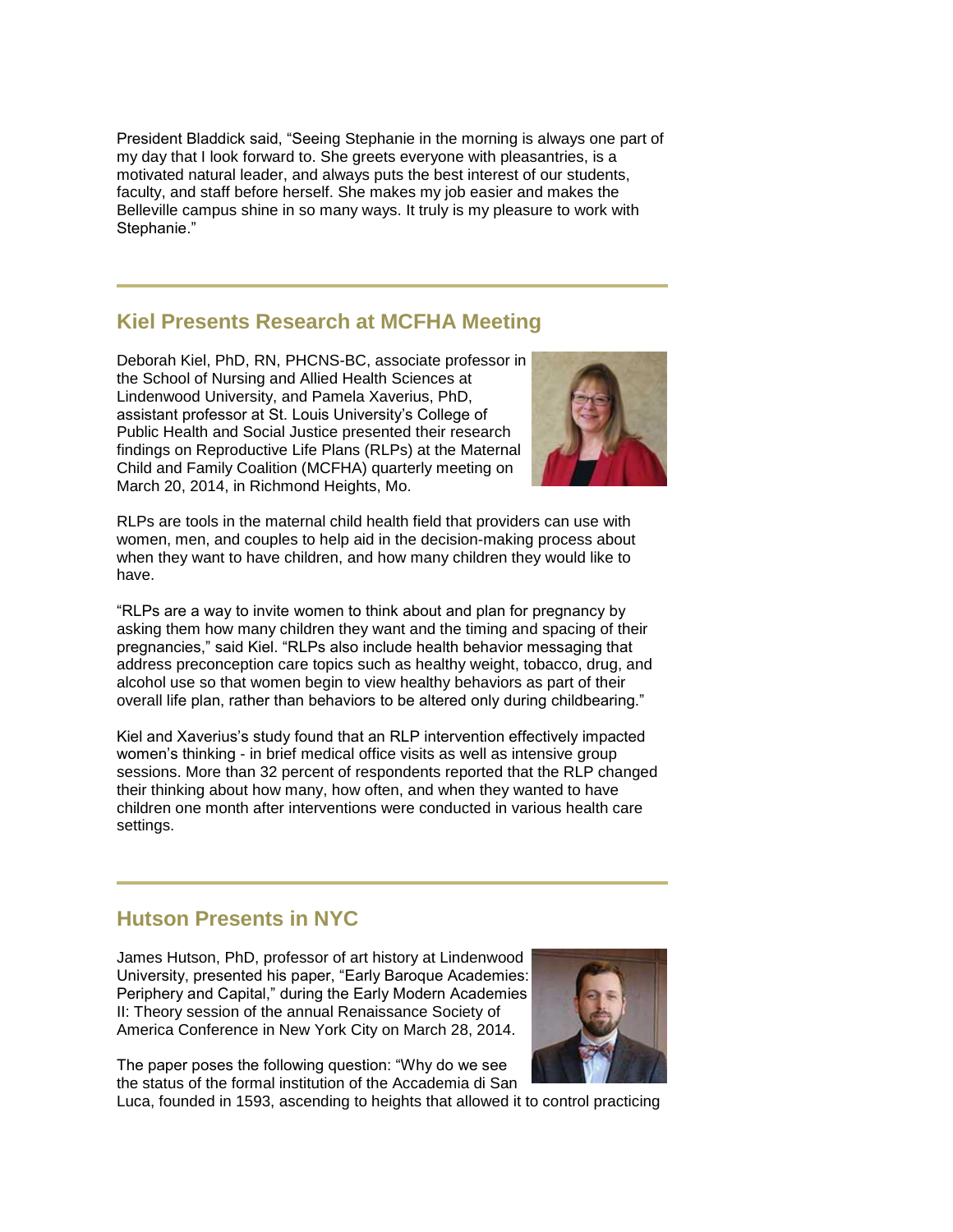artists in Rome while simultaneously witnessing the extinguishing of theoretical tracts by practicing artists?"

Hutson"s work also discusses the trajectory of the founding theoretical principles of the academy as a status-elevating institution for artists in the newly re-centered capital of art production in Italy at the turn of the 17th century. He examines how artist-theorists like Gian Paolo Lomazzo and Frederico Zuccaro were slowly replaced in the first quarter of the century by amateur-connoisseurs and academics such as Giulio Mancini and Francesco Scannelli.

Hutson argues that in order to understand the events in the capital, one must consider the periphery a decade earlier with the founding of the Carracci Accademia degli Incamminati, the tenants of the institution, and its teachings and practices which were then integrated into the Roman artistic milieu.

"The topic developed out of my recent book manuscript that attempts to trace the evolution of academies, the academic tradition in art, and the quest for beauty," said Hutson. "Larger, more prestigious institutions took their cue from small, innovative organizations that ultimately shaped how we teach art even today in higher education."

### **Coble Presents in Chicago**

Kyle Coble, PhD, assistant professor of marketing and international business in the Lindenwood University College for Individualized Education, presented a paper at the Academy of International Business-US Midwest annual meeting on March 28 in Chicago, Ill. The paper, "New Nationalism Online and the Future of "International,"" was coauthored and presented by Ashley Walsh, a



graduate student in the Lindenwood School of Business and Entrepreneurship, and Jeremiah Ratican, a professor at the Art Institute in St. Charles, Mo.

The paper examined the subcultures of online communities and their move toward a form of identity, which arguably resembles national identity. The trio answered questions about their research during the meeting and also discussed the implications for consumer behavior, promotions, and multinational enterprise.

"This was a great opportunity for Ashley, Jay, and I to present an exciting new international business literature topic and to get other academics interested in this field," Coble said. "Given the interest level at the presentation, I think we accomplished that. We were able to come back to Lindenwood ready to move forward with our research with a few colleagues from across the region who are interested in collaboration. I am excited to see what we can have for next year."

**Students Participate in 2014 Missouri Collegiate Mathematics Competition**